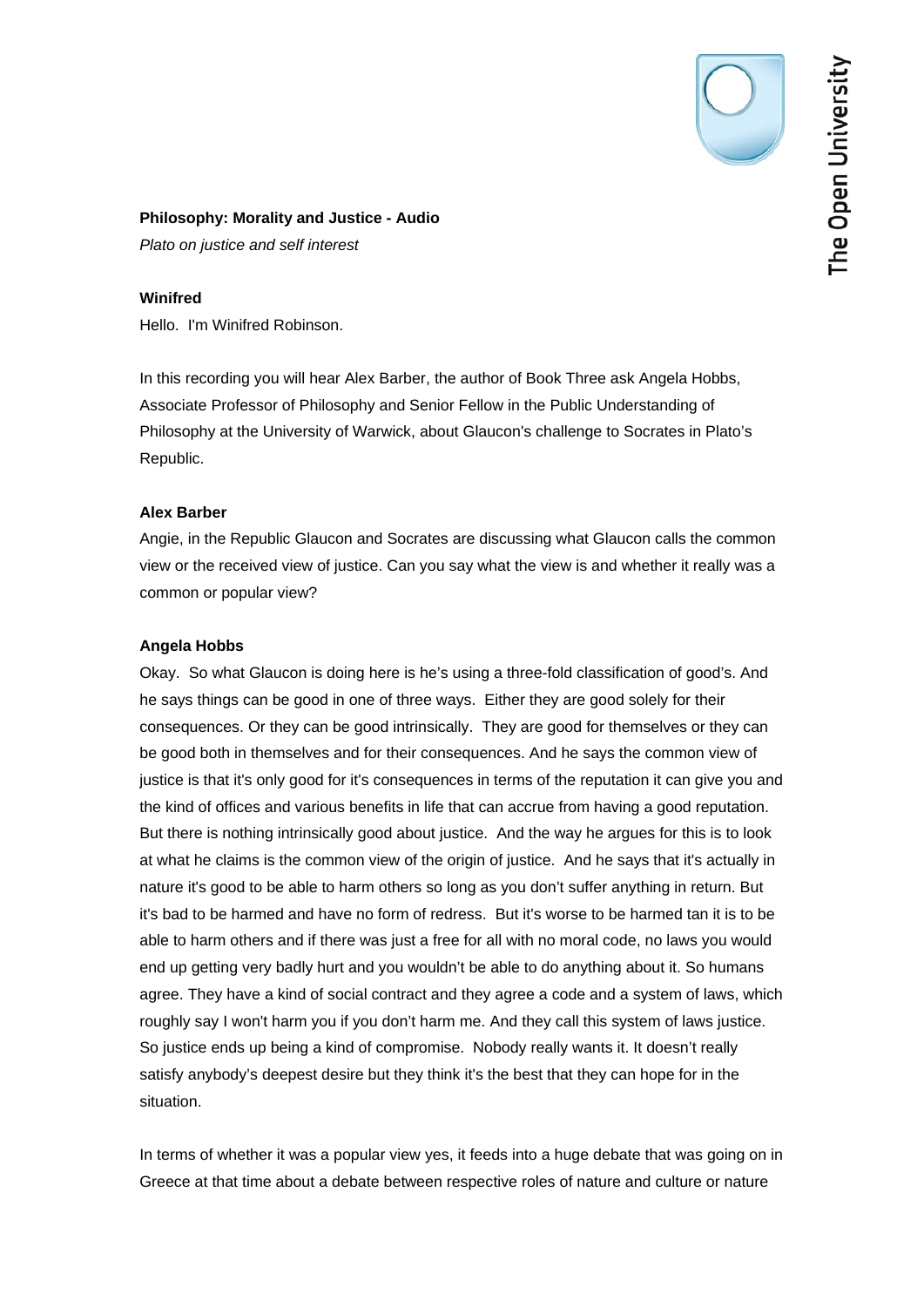and the laws. And a number of thinkers, the Sophist Antiphon was one was saying really disobey the law whenever you can get away with it. It's in your natural interest to disobey the laws if nobody is watching. So there is an enormous debate going on about whether justice has any real intrinsic benefit for you.

#### **Alex Barber**

To the modern ear to say that it's good to be unjust to harm others, sounds a very strange claim. Is the word good being used in a different way?

#### **Angela Hobbs**

It is strange isn't it? I think what he means is it's good to be able to satisfy whatever your desires happen to be by whatever is the quickest means be that theft or be that taking somebody else's wife, committing adultery, even murdering. I don't read the argument as sort of saying as a particularly sadistic one as saying that everybody really enjoys hurting other people. I read the argument as saying that we have a certain set of desires which I am sure we will come on to and the way to satisfy these desires is to do whatever you want with other people. And if you need to harm them then so be it.

## **Alex Barber**

Does anyone hold this view today do you think

#### **Angela Hobbs**

Oh I think plenty of people think that we would only we only obey the law because we think we can get sort of something out of and we are going to get punished if we don't. I think it is a pretty common view, yes.

## **Alex Barber**

So that's the common view and Glaucon gives voice to it and tries to defend it and he does so in part by introducing this example of the mythical Gyges, the shepherd who finds the magical invisible making ring. How does that example serve to enable Glaucon to defend the common view?

### **Angela Hobbs**

Well what he's doing is trying to show that if we all became invisible there would be no difference between the behaviour of the supposedly just, good moral person and the unjust person. And what happens is this poor shepherd Gyges, during an earthquake, discovers this ring and he puts it on and he finds that if he swivels it around he becomes invisible. And he thinks this is extraordinary. So off he goes to the Court of Lydia, becomes invisible when he's entered the Court and uses this cloak of invisibility to seduce the queen. He marries her. Kills the king. Becomes king of Lydia. And what Glaucon is saying actually all this talk of justice is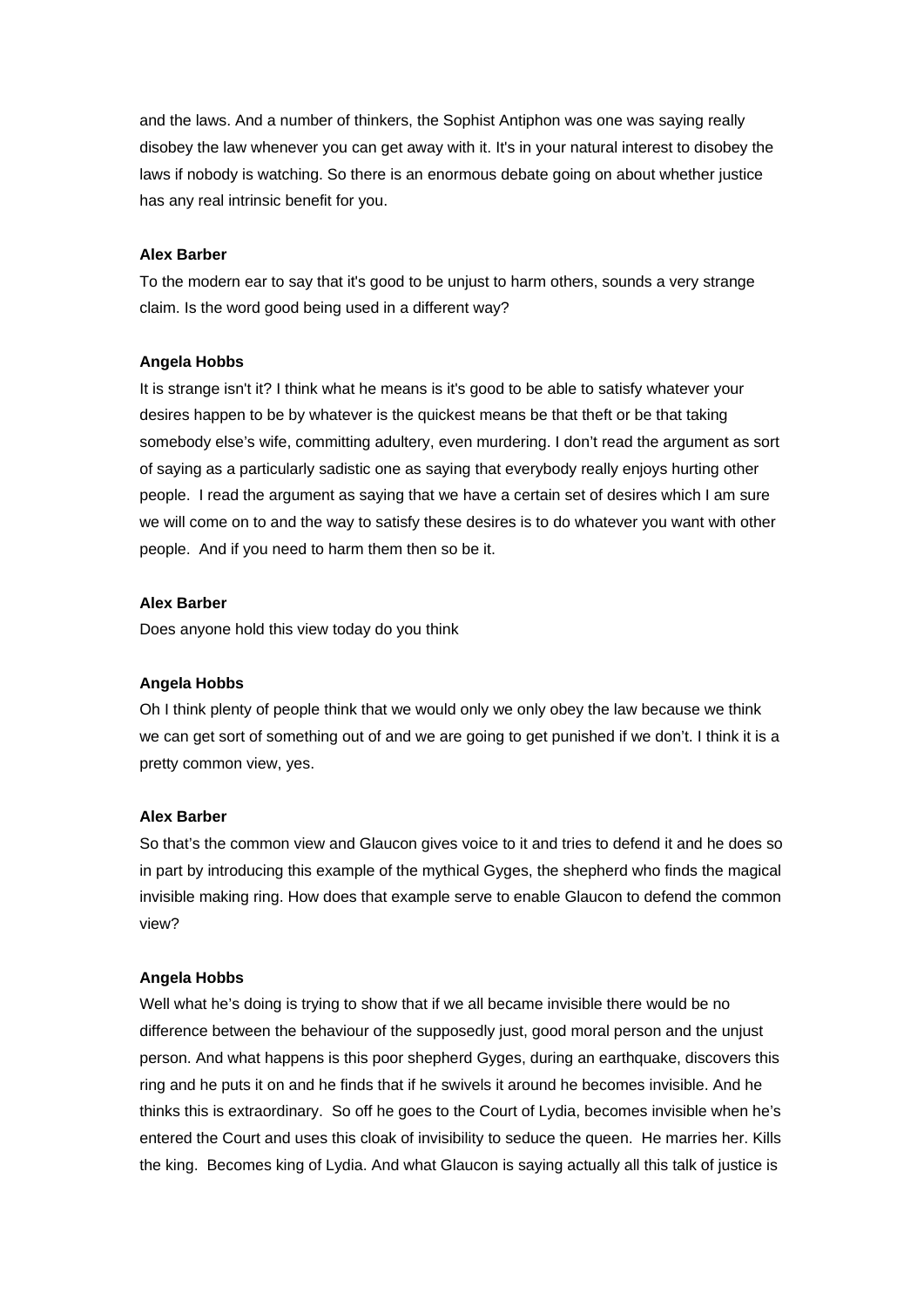really so much hypocritical cant that actually underneath we all have these very basic desires for money and power and we have certain lusts and if nobody is going to punish us then we are all going to behave in the same way. It's a pretty cynical view

### **Alex Barber**

Glaucon seems to go a bit further saying that this is how we would behave or how humans are built to behave. He seems to be claiming also that we would be foolish to do otherwise.

### **Angela Hobbs**

He is speaking for the common person and he thinks the common person will just take it for granted that we have certain interests which are very narrowly located in the satisfaction of certain physical desires and the acquisition of money and power. And you don't really need to defend these claims. This is just what we all are like and of course we would all satisfy these desires if we could and why would we do otherwise. Of course Socrates is going to come in and really examine this notion of self interest and say wait a minute here. Is this notion of the self really an accurate one?

## **Alex Barber**

And he offers a variety of responses, a variety of different answers. Is there any common theme to the different responses to Glaucon that Socrates gives?

#### **Angela Hobbs**

Oh I think so. As we were just saying I think they all focus on this notion of what self interest really is and the claim that in fact Glaucon has been working with a very narrow rather arid view of self interest based on a very thin notion of the Self. And that Socrates is going to argue that Glaucon has misunderstood the nature of human happiness because he's misunderstood the nature of human psychology and what we have to do is really explore the complex nature of the human psyche and what it's going to take to satisfy it's different aspects.

## **Alex Barber**

So the idea is that Socrates is going to try and show that acting justly will make you happier or

**Angela Hobbs**  Absolutely.

**Alex Barber**  Will be in your interests-

## **Angela Hobbs**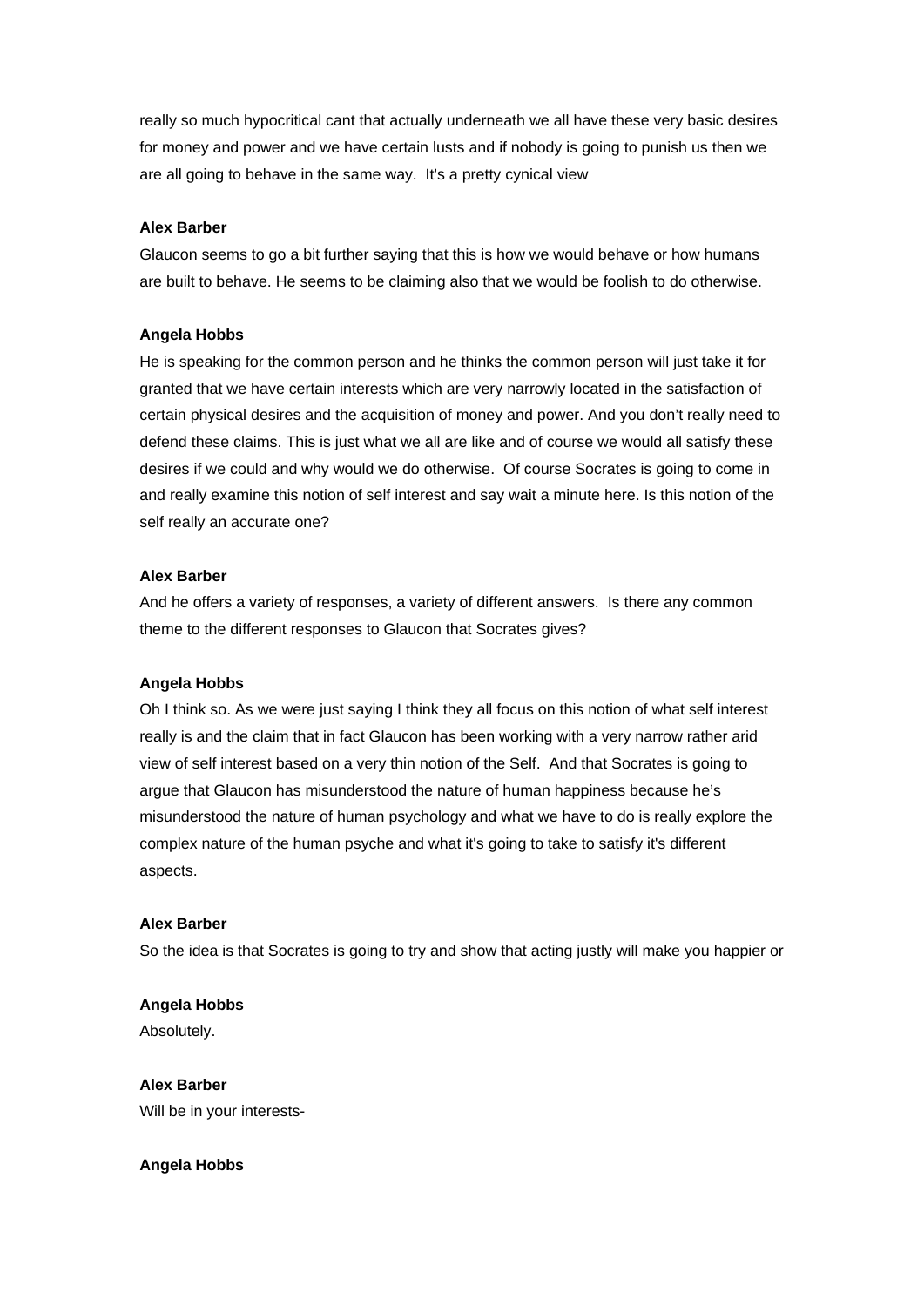Totally. He is going to argue that in fact acting morally and justly and being happy are in fact the same the same psychic order. The same inner state of your soul our psyche.

### **Alex Barber**

Okay. Let's look in a little more detail at some of the arguments, the specific arguments that he gives and in particular I want to look at the argument from superior judgement and the argument from mental health. Let's start with the argument from superior judgement.

### **Angela Hobbs**

In the background to both of these arguments we've got the crucial theory of the tripartite psyche tripartite soul. So what has happened by this stage is that Socrates has claimed that the human psyche has three basic aspects. There's its rational aspect, devoted to the pursuits of truth and reality. There is the spirited aspect of the psyche which loves honour and respect and success and counting for something in the world and then there is your appetitive faculty which is devoted to the physical pleasures of sex and food and drink and the acquisition of the money needed to satisfy them. So we've got these three parts of the psyche. They all have their own objects of desire and depending upon which part of our psyche is in control you will be a different kind of person and be living a different kind of life and will have a different kind of view of what constitutes the good life.

#### **Alex Barber**

And how does that feed into the argument from superiority

#### **Angela Hobbs**

Well what Socrates says here is that yes of course each kind of person with their psyche devoted to these different sets of pleasures thinks their own kinds of pleasures are best and their own way of life is best. But the view of the philosopher in this instance whose life is devoted to truth and reality his view or indeed her view is the superior view because the views of the philosopher are supported by experience and intellect and training and rational argument and those three things will enable the philosophers judgement about which way of life is the best life to be the best judgement. Only the philosopher has experience of all three kinds of pleasures; has the training and the intellect needed to assess that experience.

#### **Alex Barber**

So it's a kind of doctor knows best only philosophers know best.

#### **Angela Hobbs**

Indeed. Indeed. You might think there's some special pleading going on here.

#### **Alex Barber**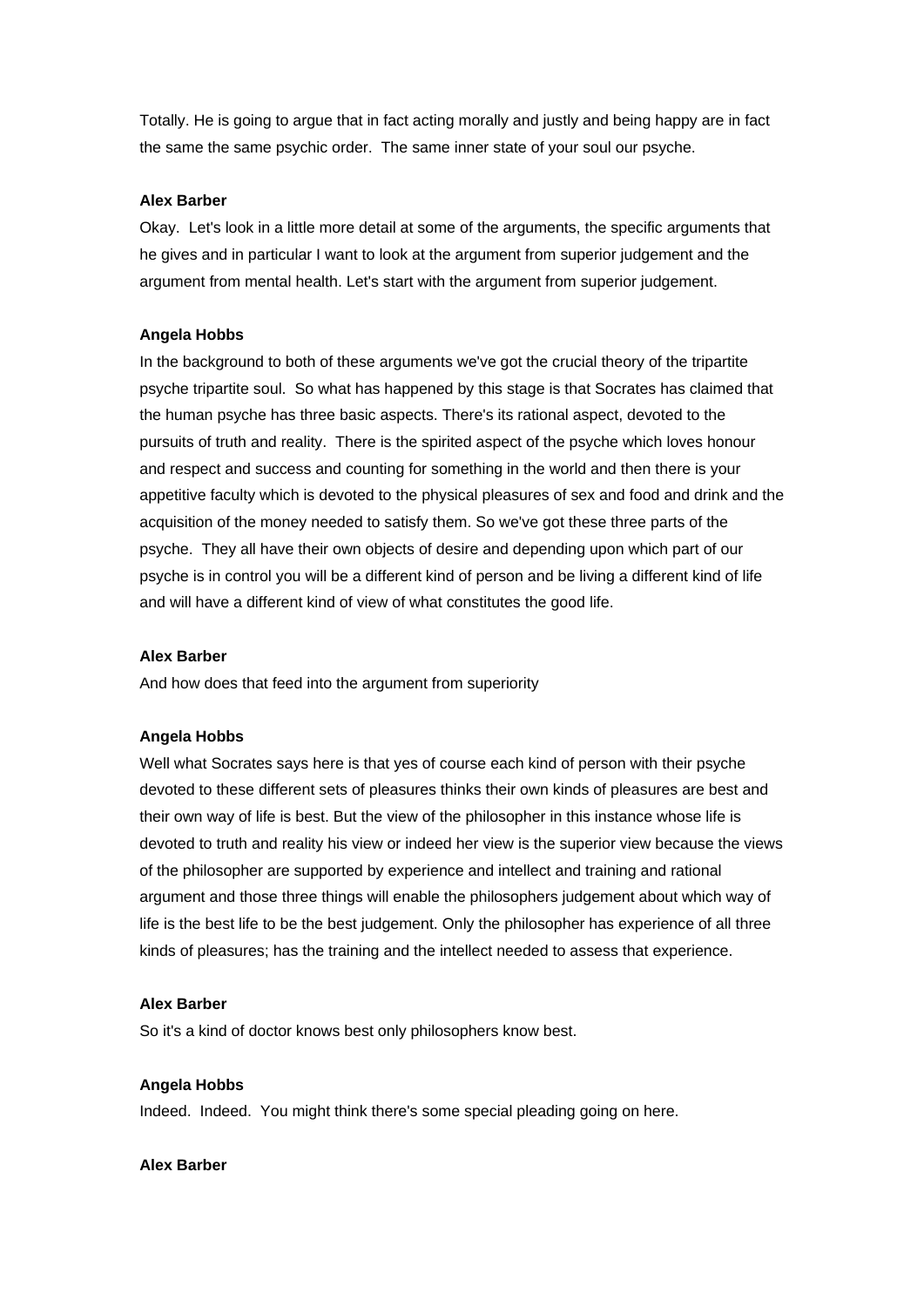How about the argument for mental health

#### **Angela Hobbs**

Well we've seen that the psyche is divided into these three different aspects devoted to three different kinds of objects of desire. So the appetitive aspect are devoted to physical pleasures and money. The spirited aspect devoted to honour and success and the rational aspect devoted to truth and reality and Socrates says in perhaps one of the key arguments in the whole Republic is that your psyche will only be in a state of good order if your reason is in control and telling the other two parts what to do. And the other two arts harmoniously agree to be ruled by reason, because they accept that reason dictates will be good for the whole of the psyche. And so the spirited aspect is going to devote its energies to supporting what reason says. And that the appetitive aspects are basically going to do what they're told and only satisfy the necessary physical desires needed for survival and reproduction and not go off on a tangent satisfying unnecessary desires. If your5 psyche is in that state of reason being in control Socrates says you will be in a state of mental health, a state of psychic health. And he says it is at least as important to possess psychic health as it is to possess bodily health. And how could anybody disagree with that and indeed in fact Glaucon right at the beginning of his challenge had actually said that health is one of those goods, which are both good in themselves and good for their consequences. It's one of the top classes of goods so Glaucon can't really disagree with this. And Socrates says therefore this state of rational, harmonious psychic order is both the state of justice. So this state is now what he calls justice. And it's also your state of happiness. So justice and happiness are going to be the same thing. So there can be no question about tensions and conflicts between the two. They are the same psychic order. And this order is also a beautiful order. So he also brings in this notion of kind of musical harmony and proportion here. So really all the Greek values are concentrated in this one inner state of your Soul.

## **Alex**

I think I can see why being in a harmonious psychic state might make one better off or happier but I'm not seeing why it would lead to ones acting justly. I mean surely somebody who is purely rational could nevertheless act extremely unjustly; could steal from others to get something that they want or could poison troublesome people, if they could get away with it that is.

#### **Angela Hobbs**

Well that's a really good question and it's one of the challenges that's most often been made about this argument about justice equalling mental health. And I think to really understand Socrates position we need to look on to the later claim that each par6 of the psyche has it's own particular objects of desire. So it's not just a case of reason ruling your soul and being some kind of arid passionless thing. Your reason has it's own desires and passions for truth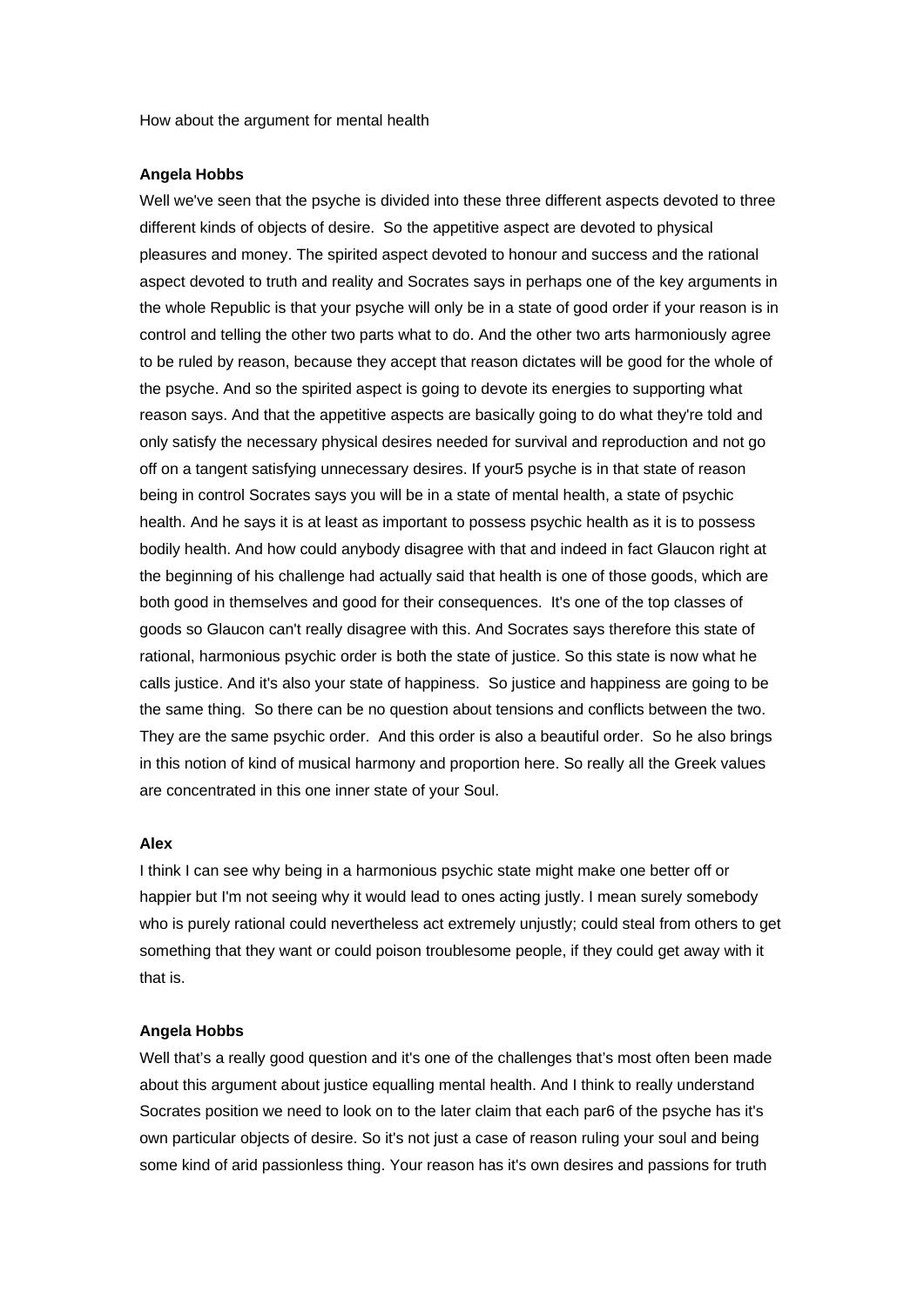and reality and Socrates' claim is that if that is what's governing your life, and if you're rally motivated by that why would you want to commit crimes of murder or rape or theft? What are the motivations of people who do commit those crimes? That they are motivated by greed, or jealousy or the feeling that their honour has been slighted or ambition all the things which show that either your spirited part of your psyche is in control or your appetitive part is in control. If your reason is in control, says Socrates, you just won't want to commit those kinds of crimes. It's just not where your head is. You're concentrated on this beautiful world of goodness and order and justice and beauty.

#### **Alex Barber**

What I'm not seeing in this argument is why somebody who is governed by the rational art. their reasoning part, in other words somebody who is desirous of truth, who loves the truth, is passionate about the truth would never act unjustly. I will give you an example. I've received a letter from my library saying I must return these books. Now I could lie. That would be the unjust thing to do but it seems that it is in this context what a reasonable, rational person would do. Somebody who loved the truth. So what would Socrates response be t that?

#### **Angela Hobbs**

Well I completely agree. I think one can come up with some counter examples and it's quite fun to do that. Stealing library books is a very good one. However I do think Socrates is on to something when he says let's consider why people who commit common or garden crimes commit them? What's ruling in their psyche? And I think usually you will find that he is right because it's either the appetitive desires are ruling or the spirited desires which are focused on competition and honour and worldly success and so on.

## **Alex Barber**

In other words in most of the circumstances that we happen to find ourselves, our desire for truth won't be compatible with acting unjustly that's the idea

### **Angela Hobbs**

Not as Socrates conceives the desire for truth. I think we have to – it's really important to remember that for Socrates for all the Greeks, reason is not some kind of servant of the desires. It's not there simply to work out the means to satisfy desires that resented to it. Reason is a very passionate entity for philosophers like Plato and it has it's own particular desires and it's own particular way of life. I think if we look at that conception of reason rather than some of the conceptions of reason that can come later in western philosophy, then we will see that Socrates argument has really quite a lot going for it.

#### **Alex Barber**